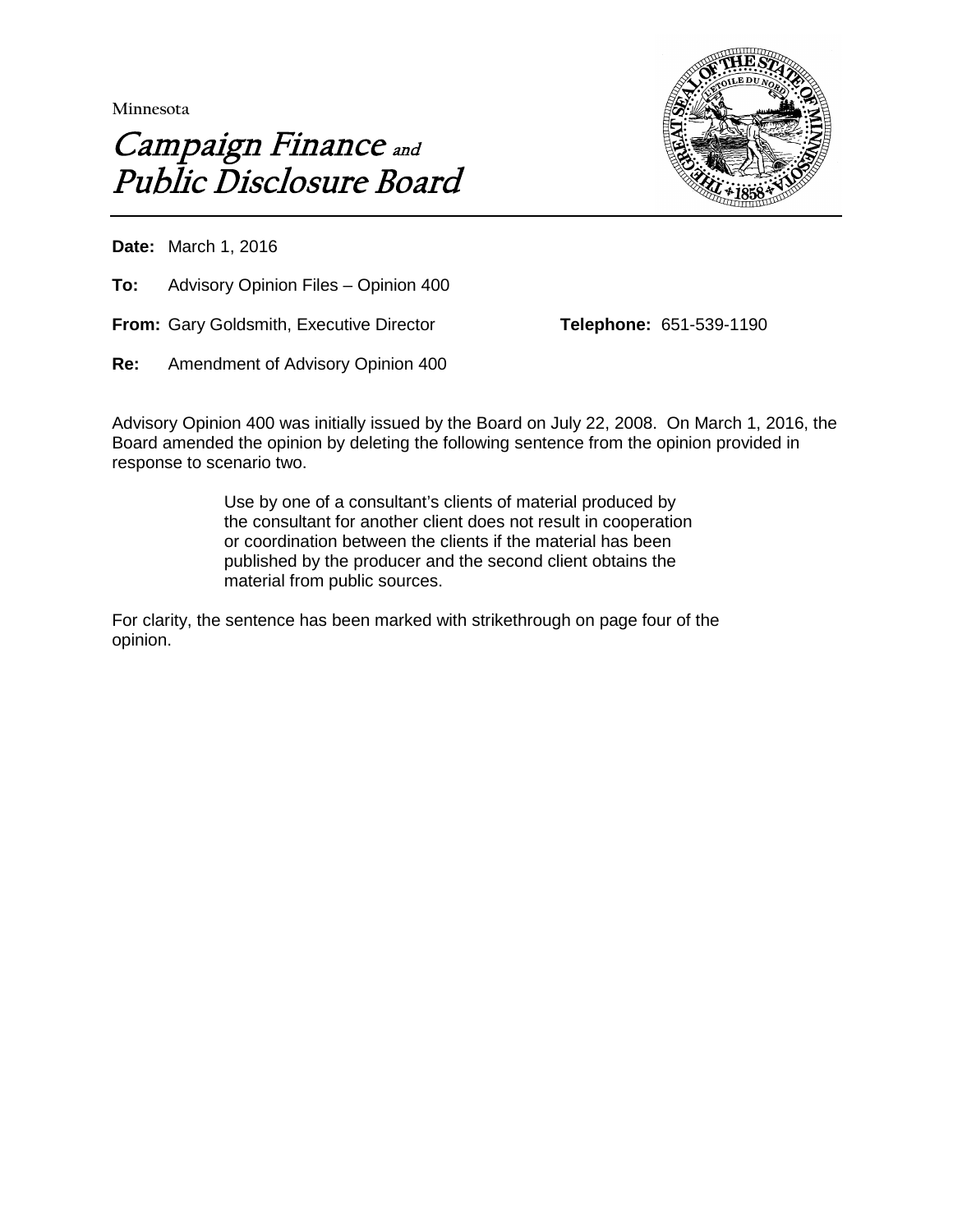#### **State of Minnesota**

## **Campaign Finance & Public Disclosure Board Suite 190, Centennial Building. 658 Cedar Street. St. Paul, MN 55155-1603**

# **THE FOLLOWING PUBLICATION DOES NOT IDENTIFY THE REQUESTER OF THE ADVISORY OPINION, WHICH IS NON PUBLIC DATA under Minn. Stat. § 10A.02, subd. 12(b)**

**RE: Independence of expenditures when a consultant performs services for both a candidate and a political entity intending to make independent expenditures for the same candidate.**

# **ADVISORY OPINION 400**

## (As Amended by Board action on March 1, 2016)

#### **SUMMARY**

A consultant providing political services to a candidate may also provide political services to a political committee or fund or a party unit making independent expenditures affecting that same candidate if sufficient policies and procedures are in place to isolate the work being done for the candidate from that being done for the organization making independent expenditures.

### **FACTS**

As the representative of a company that provides campaign consulting and other services to candidates and political organizations in Minnesota ("the Consultant"), you ask the Campaign Finance and Public Disclosure Board, ("the Board") for an advisory opinion based on the following hypothetical facts conveyed in your request and further clarified in communication with Board staff:

- 1. The Consultant is a political consulting company that provides services to candidates and to political committees, political funds, and party units as defined in Minnesota Statutes Chapter 10A. The latter three types of organizations are hereinafter referred to collectively as "political organizations".
- 2. During an election year, the Consultant expects to provide services to candidates related to the candidates' elections and also to political organizations related to independent expenditures to influence the election of those same candidates.
- 3. The Consultant, the candidates, and the political organizations want to be sure that the Consultant's provision of services to both a candidate and a political organization making expenditures to influence that candidate's election will not prevent the political organization's expenditures from being independent expenditures under Minnesota Statutes, Section 10A.01, subd. 18.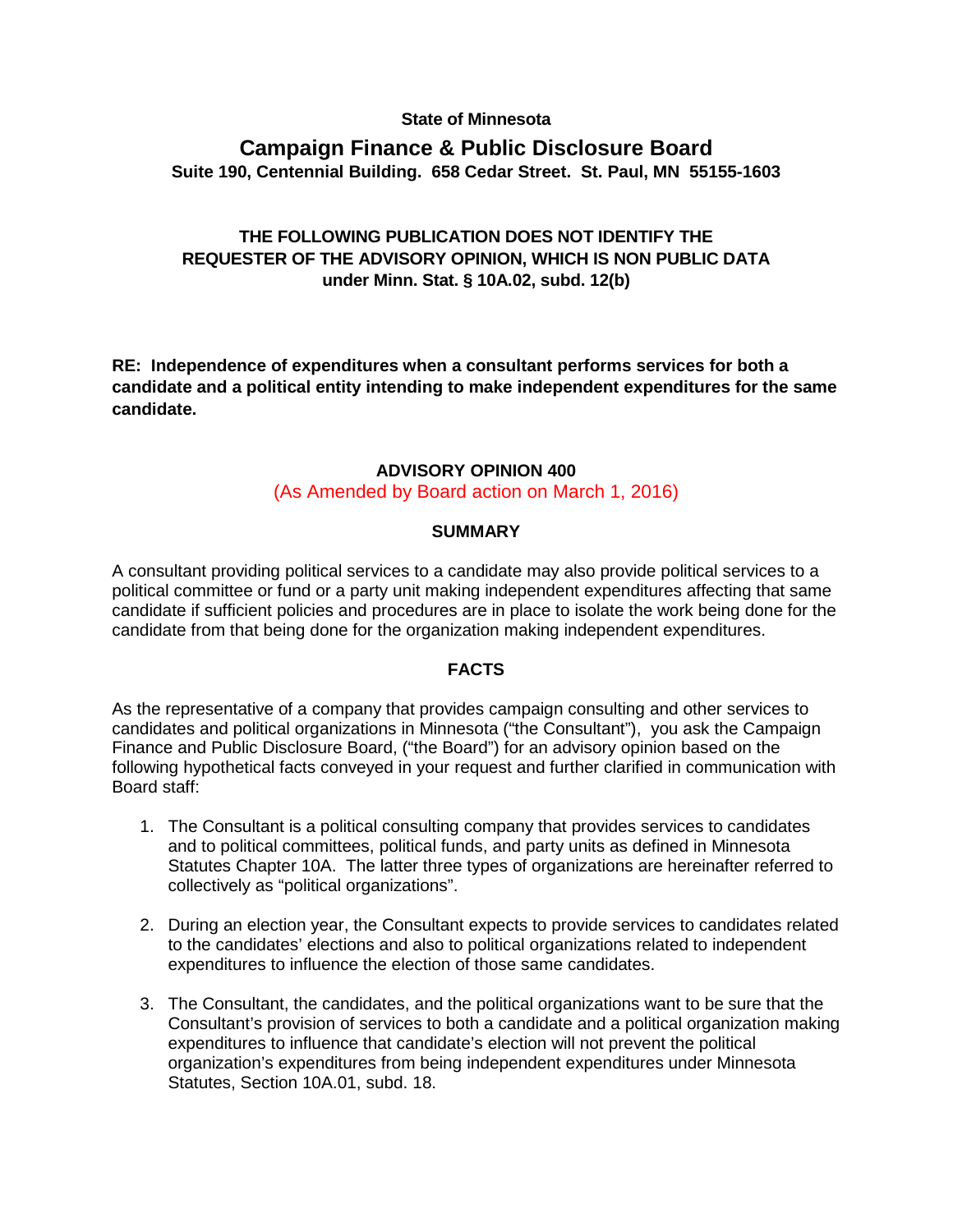4. For the purpose of this advisory opinion the term "candidate" means a candidate as defined in Minnesota Statutes Chapter 10A and includes the candidate's principal campaign committee.

## **Introduction**

You state that you are aware of the Board's opinion issued in Advisory Opinion 338 and seek to further clarify that opinion.

In Advisory Opinion 338, the Board indicated that a political organization may, under certain circumstances, make independent expenditures in support of a candidate even if one of the political organization's consultants is also a political consultant to the candidate who would benefit from the expenditures.

The Board stated that in order to maintain the independence of the political organization's expenditures the consultant must maintain an environment totally isolating the work for the candidate from the work on the independent expenditures.

You pose two scenarios and ask whether the conditions of each are sufficient to maintain the independence of an expenditure made by a political organization affecting a candidate to whom the Consultant is also providing services.

## **Scenario One**

Would the independence of the political organization's expenditures be maintained if (1) the Consultant is required to sign a confidentiality agreement with the candidate ensuring that work done for the candidate is not to be coordinated and/or communicated with any political organization and (2) the Consultant is required to sign a confidentiality agreement with the political organization ensuring that work done for the political organization is not to be coordinated and/or communicated with any candidate?

### **Opinion**

An independent expenditure is:

"an expenditure expressly advocating the election or defeat of a clearly identified candidate, if the expenditure is made without the express or implied consent, authorization, or cooperation of, and not in concert with or at the request or suggestion of, any candidate or any candidate's principal campaign committee or agent."

The distinction of independent expenditures is that they may be made by political organizations without limit as to their total cost and they do not constitute contributions to the affected candidates. Thus, they do not apply to a candidate's spending limits. For those reasons, it is necessary to ensure that such expenditures are truly independent from the affected candidates. Minnesota Statutes, Section 10A.01, subd. 18, quoted above, states the broad criteria for independence that an expenditure must meet to be considered an independent expenditure.

The stated facts make it clear that the Consultant is the candidate's agent for the purpose of designing and preparing material to influence the candidate's election. It is also clear that the Consultant intends to be the political organization's agent for that same purpose.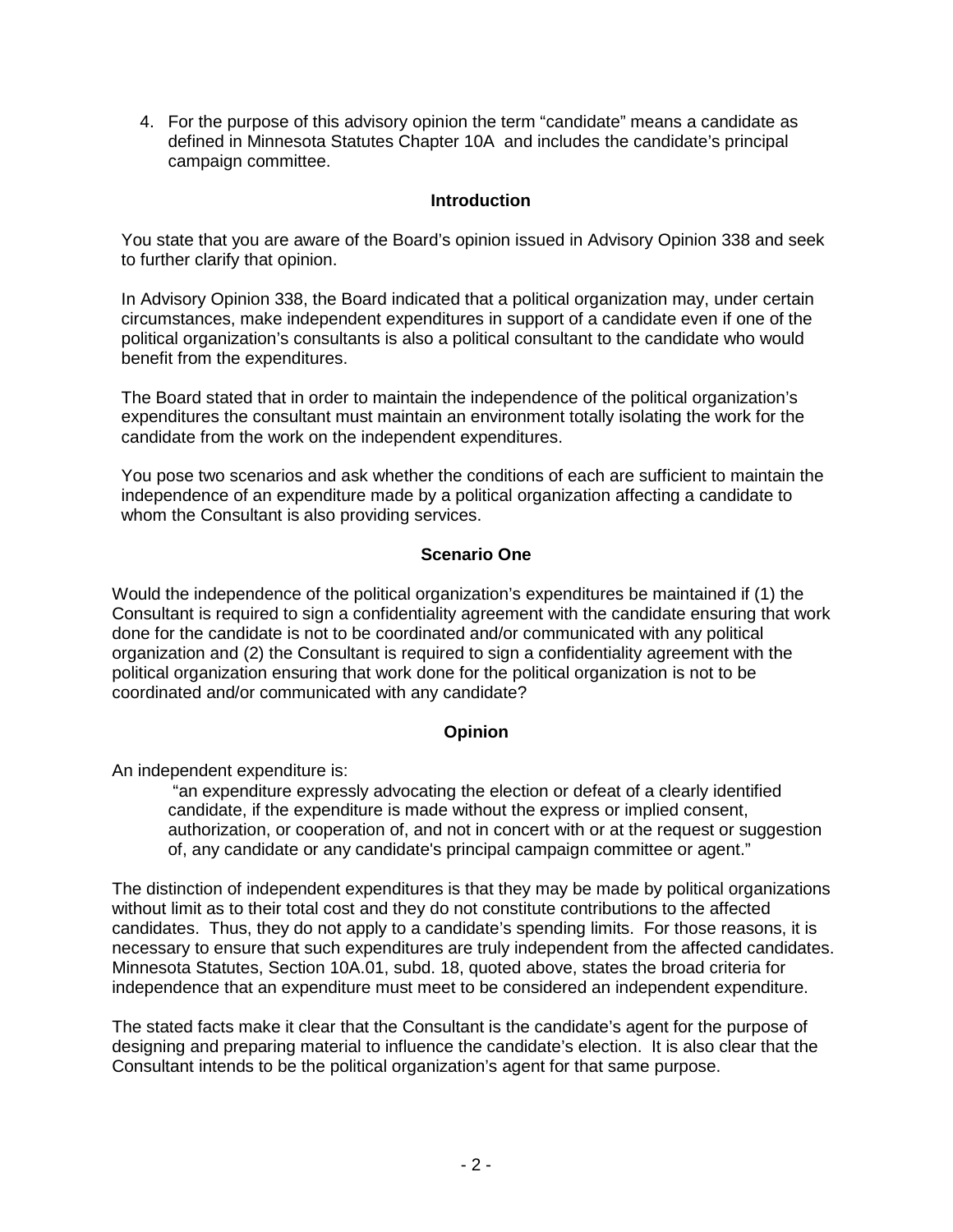Limited to the facts of this opinion, the restricting clause of §10A.01, subd. 18, could be restated as follows:

In order to be an independent expenditure, the political organization's expenditure must be made without the cooperation of, and not in concert with, any candidate's agent.

The Board stated in Advisory Opinion 338 that there may be situations in which a candidate and a political organization can use the same consultants without defeating the independence of expenditures made by the political organization. In that opinion, the Board referred to the need to maintain a "high wall of separation" in such a situation. Courts and other agencies have used the term "firewall" to convey the same meaning. Regardless of the term selected, the principle is that there must be a degree of separation between a consultant's work for the candidate and the same consultant's work for the political organization sufficient to ensure that the political organization's expenditures on behalf of the candidate are independent.

The confidentiality agreements proposed in Scenario One are not sufficient to provide the requisite degree of separation between the two components of the consultant's work. It is not possible for an individual, or a group of individuals working as a team, to do work that is not coordinated with themselves or in concert with themselves.

Where the same individual or consultant team works on both candidate materials and political organization materials, the political organization materials will not meet the requirements of an independent expenditure.

## **Scenario Two**

Would the independence of the political organization's expenditures be maintained if the Consultant takes the steps listed below in situations where the consultant does work simultaneously for a candidate and a political organization doing independent expenditures for that candidate?

- 1. Creates a "candidate division" that will work only with candidates;
- 2. Creates a separate "political organization division" that will work only with political organizations;
- 3. Assigns separate employees to each division;
- 4. Establishes policies and procedures that prohibit communication between the employees of each division related to the work being done for the clients of each division;
- 5. Establishes policies and procedures for the maintenance of physically separate files, computer records, and documents for the two divisions, with employees of one division having no access to the files, records, or documents of the other division;
- 6. Establishes policies and procedures that preclude sharing of any client information between the two divisions.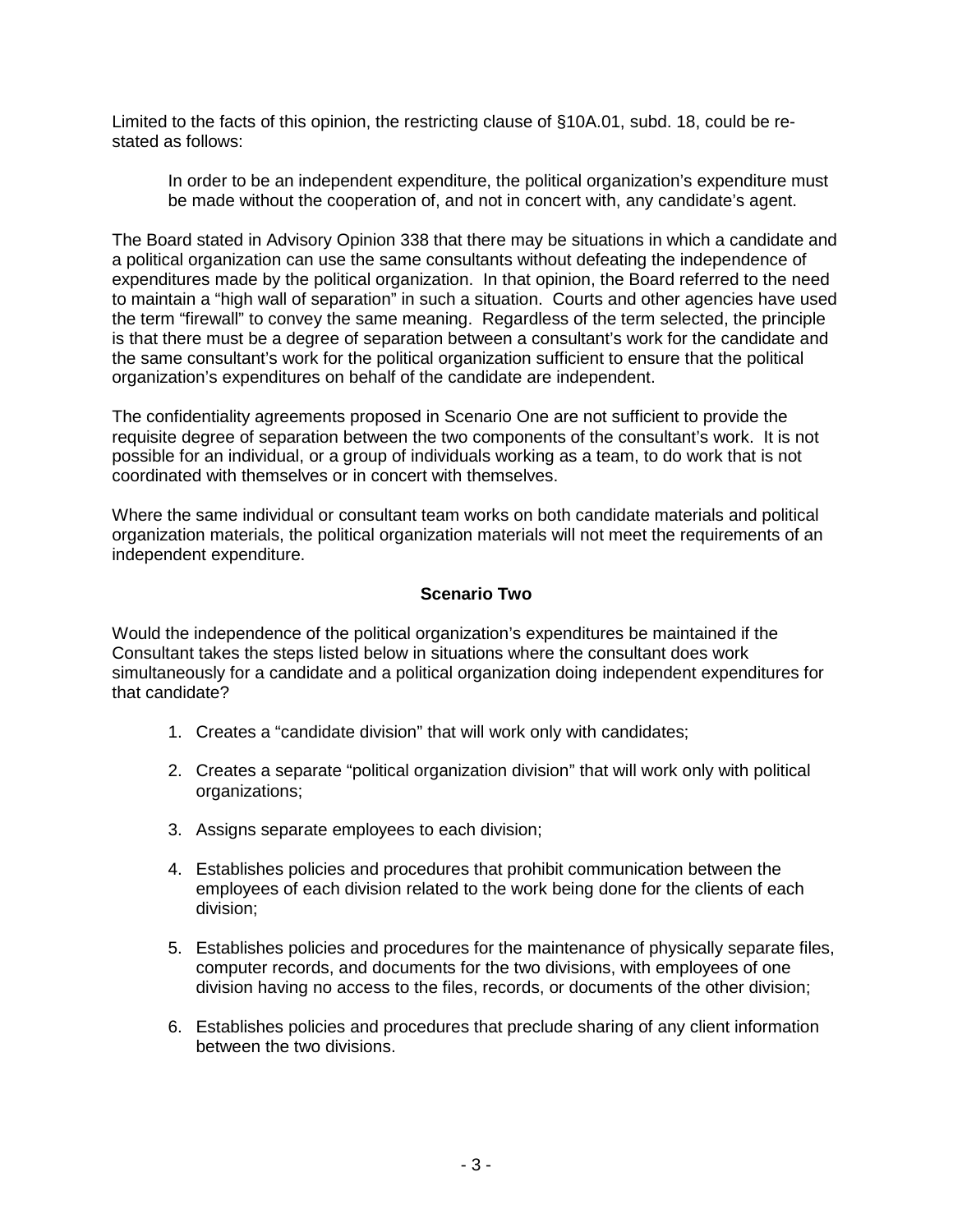#### **Opinion**

In this scenario the Consultant proposes to take steps that result, essentially, in the establishment of multiple organizations, each isolated from the other. Such an organizational structure, consistently maintained, would create the requisite separation between candidate work and political organization work required for the political organization work to retain its independent expenditure characterization. The structure proposed by the Consultant prevents information flow between individuals performing candidate work and those performing political organization work.

The requester limits the scope of Scenario Two to periods when the Consultant is simultaneously working on both candidate materials and political organization materials related to the same candidate. Limiting the proposed isolation measures to periods of simultaneous work is not sufficient to overcome the requirement that independent expenditures not be in coordination with or in concert with an agent of the candidate.

The period of time within which to examine whether there is sufficient isolation between the work being done for two clients begins when the work for the first client commences and ends at the later of (1) the date that the consultant's work for both clients ends or (2) the end date of the election cycle.

Use by one of a consultant's clients of material produced by the consultant for another client does not result in cooperation or coordination between the clients if the material has been published by the producer and the second client obtains the material from public sources.

In addition to the listed criteria, the employees of the two divisions should not be permitted to share client identities.

The Board also recommends that a consultant performing work as described in this opinion establish and follow retention policies for electronic and other records in order to better document compliance with its information isolation procedures.

Any policy implemented to prevent coordination of expenditures should be embodied in a written document that is distributed to all relevant employees, consultants, and clients affected by the policy, and strict adherence to the policy by all concerned should be enforced.

If the Consultant designs, implements, and adheres to written policies set forth in this opinion, and if the facts in the real world are not different from the hypothetical facts in any substantial way, the Consultant's work for the political organization will qualify for independent expenditure treatment.

Issued July 22, 2008 \_\_\_\_/s/ Sven A. Wehrwein\_\_ Sven A. Wehrwein, Chair Campaign Finance and Public Disclosure Board